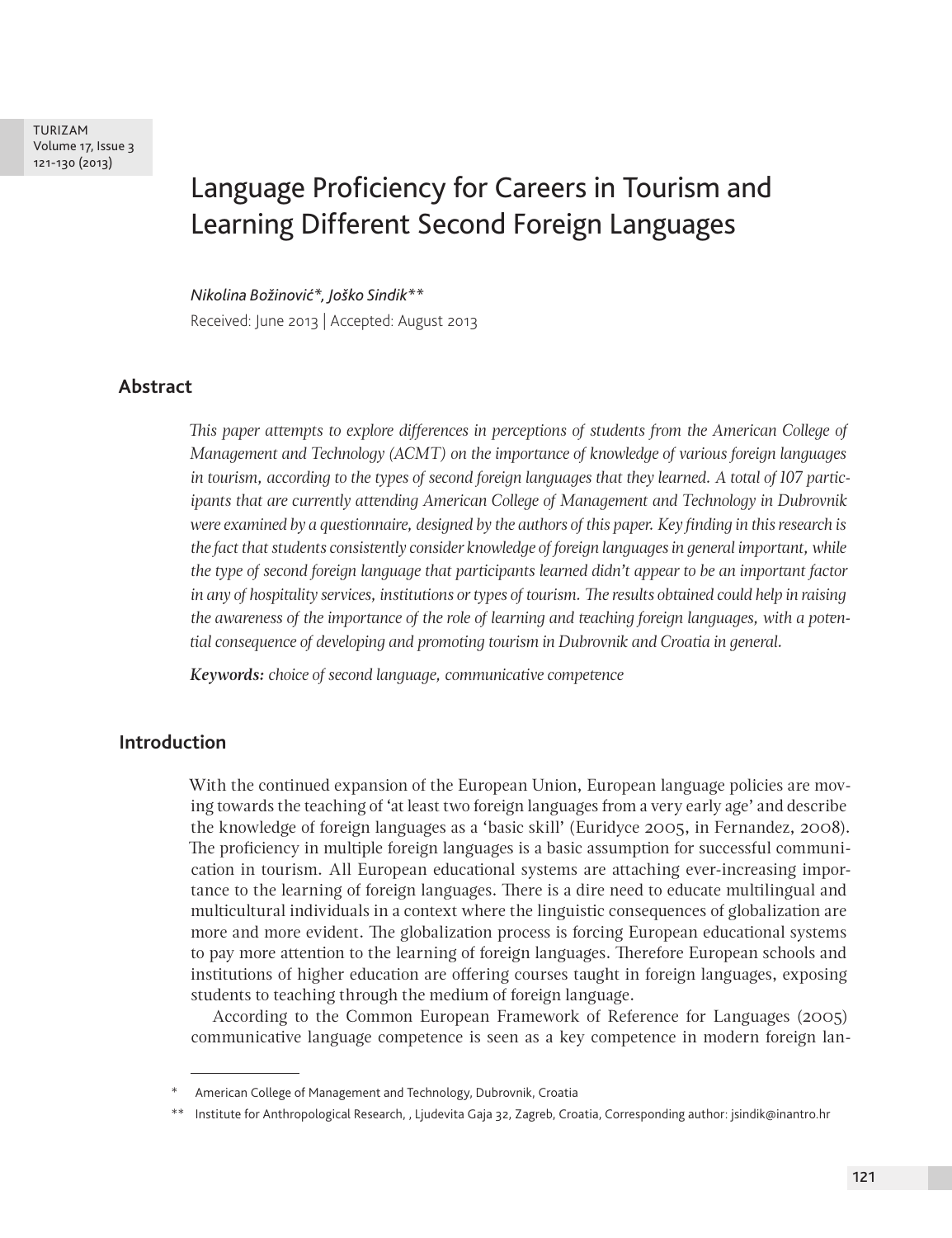guage teaching. Recent theoretical and empirical research on communicative competence is largely based on three models of communicative competence: the model of Canale and Swain, the model of Bachmann and Palmer and the description of components of communicative language competence in the Common European Framework of Reference for Languages (Bagarić *et al.*, 2007). One of the most popular approaches of communicative competence (Canale and Swain, 1980, *in* Bagarić *et al.*, 2007) defines this competence as knowledge and skills necessary for communication. Language competence or linguistic competence refers to the knowledge of and the ability to use language resources to form well structured messages, while the sub-competences of language competence are lexical, grammatical, semantic, phonological, orthographic and orthoepic competence. Sociolinguistic competence refers to the possession of knowledge and skills for an appropriate language use in a social context. It relates primarily to an understanding of other cultures, register, accent, dialects, and interaction skills.

In the field of tourism, beside the communicative language ability it is extremely important to also develop the so-called intercultural competence, or the ability of successful communication between members of different cultures. The process of globalization has indeed opened many doors thus forcing us to recognize the existing differences and diversities of people living in the European Union. Still, it is an ongoing process to learn how to recognize, respect and learn to appreciate those differences. Knowledge, awareness and understanding of the relation between the 'world of origin' and the 'world of the target community' produce this intercultural awareness. It is, of course, important to note that intercultural awareness includes an awareness of regional and social diversity in both worlds. This process is also enriched by the awareness of a wider range of cultures than those carried by the learner's L1 (first language) and L2 (second language). This wider awareness helps to place both languages in context. In addition to objective knowledge, intercultural awareness covers an awareness of how each community appears from the perspective of the other, often in the form of national stereotypes. Intercultural skills and different know-how skills include the ability to bring the culture of origin and the foreign culture into relation with each other. It also helps develop cultural sensitivity and the ability to identify and use a variety of strategies to contact those from other cultures. Those strategies should also include the capacity to fulfill the role of cultural intermediary between one's own culture and the foreign culture and to deal effectively with intercultural misunderstanding and conflict situations as well as the ability to overcome stereotyped relationships (Common European Framework of Reference for Languages, 2001). It is evident that in the field of tourism and hospitality it is extremely important to develop not only communicative language ability but also the intercultural competence, or the ability of successful communication between members of different cultures. As indicated in the thematic title of this year's conference, tourism and hospitality are clearly seen as drivers of transition. The authors of this article consider that language is the vehicle they use in this process of transition.

#### **Literature Review**

Lasagabaster (2008) points out that one of the most important issues in many European education systems is whether it is better to start foreign language teaching at an early age, or whether it is better to include content and language integrated learning at a later stage without establishing an early first contact with the foreign language. The research undertaken in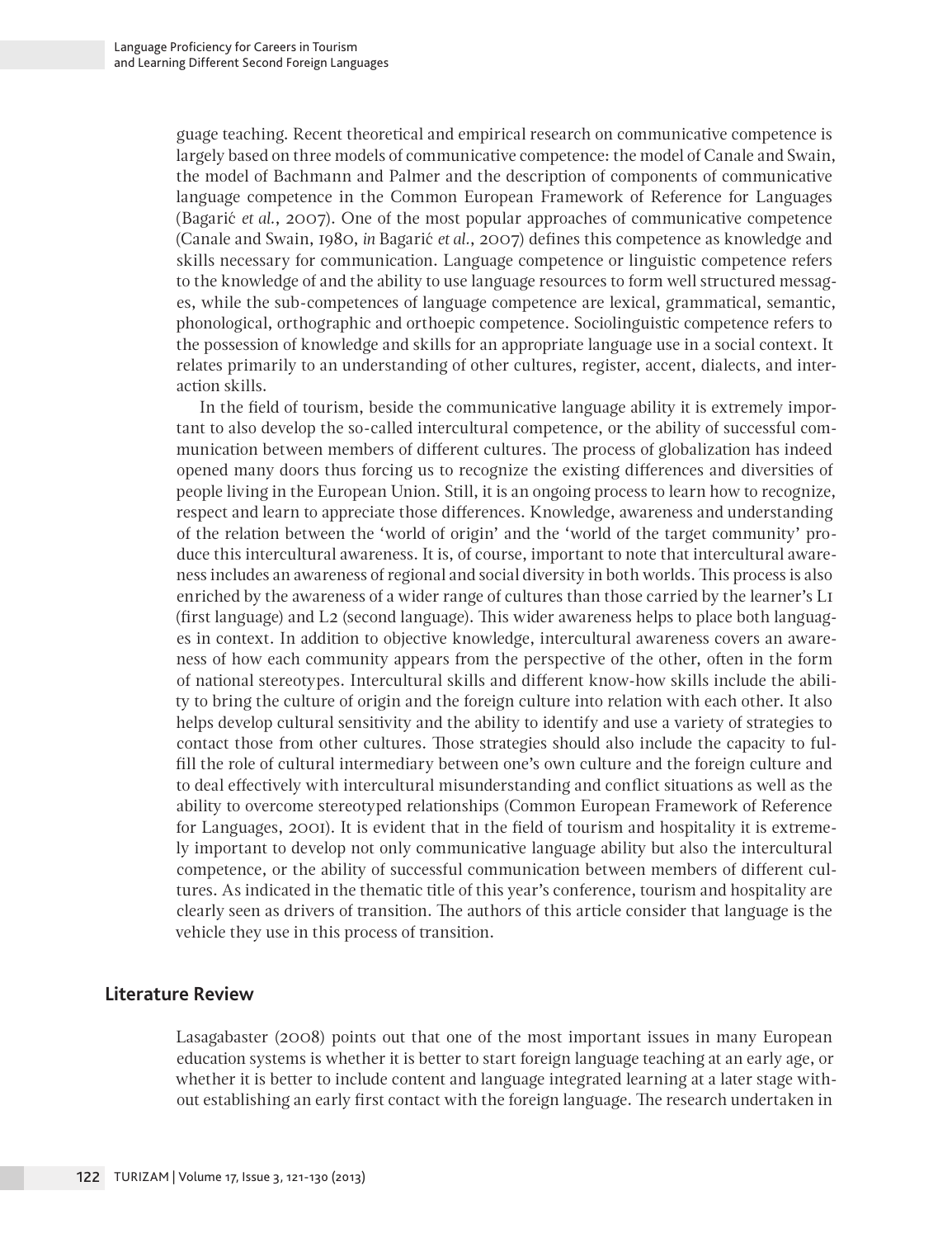naturalistic settings confirms that students who start learning foreign language at an early age ultimately achieve higher competence in the L2. Numerous empirical studies in the field of Second Language Acquisition (SLA) have shown that children who begin learning a second language before adolescence exhibit more native-like pronunciation and are more likely to become fluent speakers. *The critical period hypothesis* states that there is a period when language acquisition takes place naturally and effortlessly (Ellis, 1986:107). In most cases, if a person is not exposed to a language during the critical period, he or she will never be able to speak the language as fluently as someone who learned a language normally. It is argued that the optimum age for language acquisition falls within the first ten years of life. During this period the brain retains plasticity, but with the onset of puberty this plasticity begins to disappear. Recent findings in brain research indicate that the specialized functions of specific regions of the brain are not fixed at birth but are shaped by experience and learning. This means that we should promote the importance of learning more than one foreign language in the early age. It must, however, be emphasized that L2 learners vary considerably both in how quickly they learn and how successful they are. The evidence suggests that the explanation for this lies in differences in personal and general factors. Second language (L2) learners vary on a number of dimensions that have to do with personality, motivation, learning style, learning strategies, aptitude and age (Dörnyei, 2005).

Language thus becomes the true manifestation of a culture and people's value systems. Language is the most important medium of human communication, since through it we express information, ideas, emotions, attitudes and so many other things (Petrovska, 2010). Due to multiple functions and roles of language in humans and in our societies as a whole it is crucial that we all recognize that the world we all live in is influenced by a series of interlocking cultures, and it is not a unique, uniformed cultural model. So, communicative competence without the existence of awareness of cultural dimensions in the use of any language is not complete. In the process of learning a new language it is important to be aware of its cultural aspect(s), because the knowledge of other cultures helps a learner to learn a certain language and to assess cultural values of that language (Ellis, 2005; Williams and Burden, 1999, *in* Luka, 2007). According to Byram (2000, *in* Luka, 2007), intercultural competence includes attitude, knowledge, interpretation and related skills, various discovery and interaction skills, as well as critical awareness of culture or political education. In order to develop intercultural competence, students should not only learn a foreign language, but such a process should also include intercultural training and intercultural exchange of ideas. It is evident that the knowledge and the skills acquired in this learning process will highly contribute to the development of tourism and hospitality services in general.

Students of tourism, hospitality and management also have to acquire theoretical and practical cultural knowledge, which can be gained through intercultural communication and the development of intercultural competence. Intercultural competence is mostly referred to as an ability to see and understand differences in one's own and other people's culture, to accept them and accordingly react (in conversation and behavior, treating people in a way which is not offending or insulting to the members of other cultures). At the same time this competence includes the knowledge of one's own nation and culture, and the awareness of its values as well as the necessity of their preservation (Luka, 2007). If we transfer this into the area of tourism and hospitality, and try to distinguish what is important to know about the language that hotel and restaurant employees use, we will soon realize that it is not only the knowledge of the grammar and vocabulary that they need to apply but they need to be aware of the importance of the socio-cultural aspect as well (or, as some linguists call it, its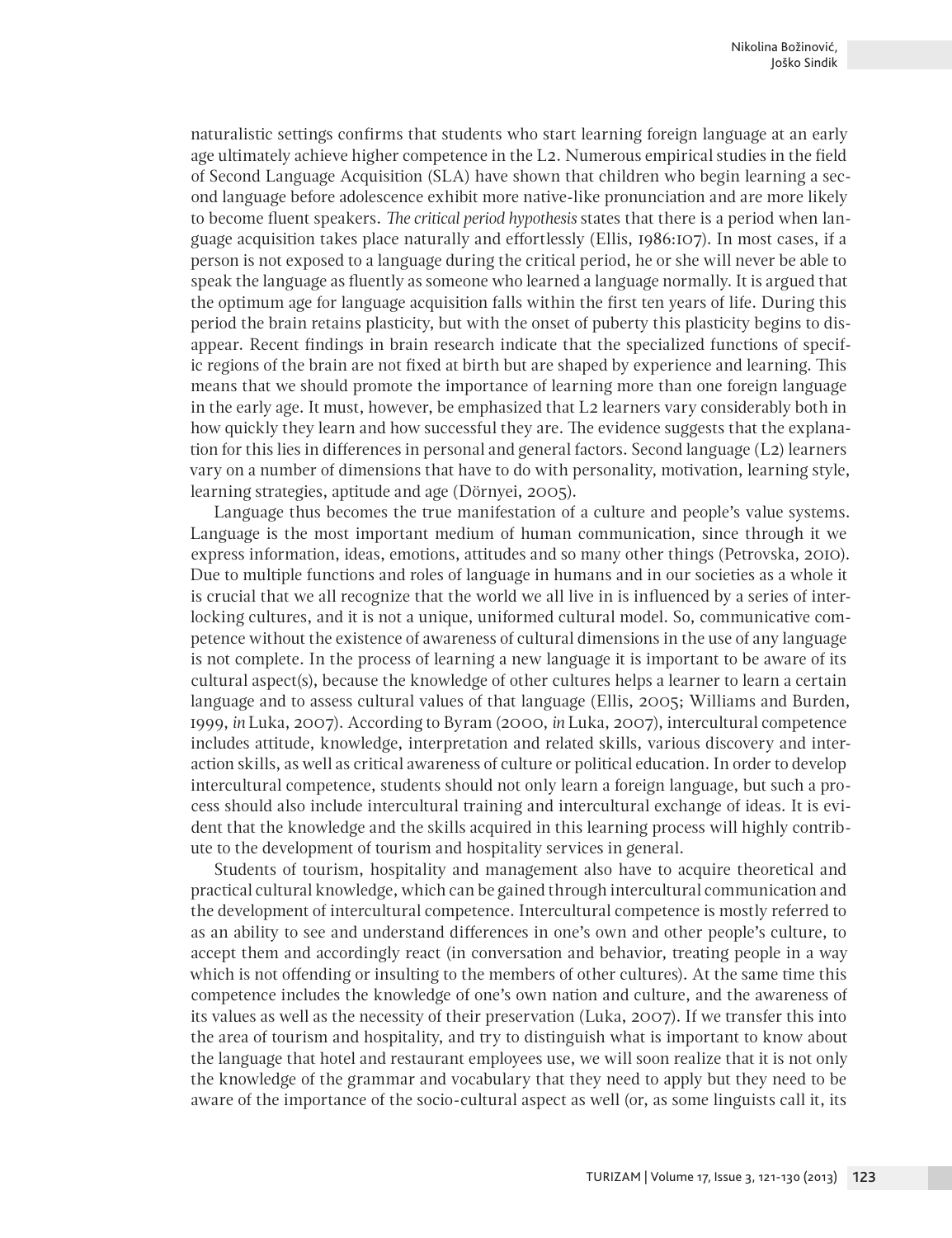pragmatics) (Petrovska, 2010). Although their grammatical and their lexical competence of a foreign language may be outstanding it still can cause cultural misunderstanding, or a final failure in communication with native speakers. Petrovska (2010) points out that this failure may be a result of lack of knowledge of cultural differences between the two (or more) societies, or the influence of their mother tongue and direct transfer of meaning in the other language. They simply may not know how to handle cultural differences or how to see what they are in the first place. This, for example, is of utmost importance for the communicative competence of HR employees.

From the aspect of the aforementioned importance of foreign languages for careers in tourism, the *objective* of our study was to identify the differences in the importance of knowledge of selected foreign languages in improving the overall offer in the hospitality area of Dubrovnik, according to the types of second foreign languages that participants learned. Additionally, we are also interested in differences according to the types of second foreign languages that participants learned to the grade of the importance of this knowledge in different tourist categories in the overall tourist offer, such as cultural tourism, congress tourism, nautical tourism and ecotourism as well as to identify which foreign languages are important for specific types of tourism. The differences according to the types of second foreign languages that participants learned are also considered in the identification of the importance of foreign language skills in different institutions and organizations, such as hotels, restaurants, institutions of local government, tourist board and public sector that are responsible for the development of the city of Dubrovnik as a tourist destination. Finally, we make an attempt to find differences according to the types of second foreign languages that participants learned in the difficulty of learning of foreign languages. Our initial hypothesis was that we'll find no differences according to the types of second foreign languages that participants learned in any of previously defined fields. Namely, differences we might expect given the choice of German and Italian as a second foreign language can indicate constructive consideration of the current situation in the tourism industry, but also the perspective of their own careers. However, all participants have the same education level and mostly live in the same town, and are equally aware of the importance of foreign language skills in all aspects of tourism services, regardless of the choice of other foreign languages that are currently most needed (compared to the composition of tourists in Dubrovnik region). So, we can't have proper arguments for expecting differences in evaluation of the factors connected with the importance of foreign languages for careers in tourism, according to the types of second foreign languages that participants learned.

# **Methodology**

#### Instrument

The importance of knowledge of foreign languages was examined by a questionnaire that was designed by the authors of this paper. This questionnaire is a semi-structured questionnaire, divided into 6 categories of questions which examine the importance of knowledge of foreign languages in specific areas of tourism. A five-point scale was used to evaluate the degree of importance of foreign languages in each tourism category (from 1- 'not important' to 5- 'most important'). In the first category of the questionnaire the participants had to rate the importance of knowledge of a particular foreign language in improving the over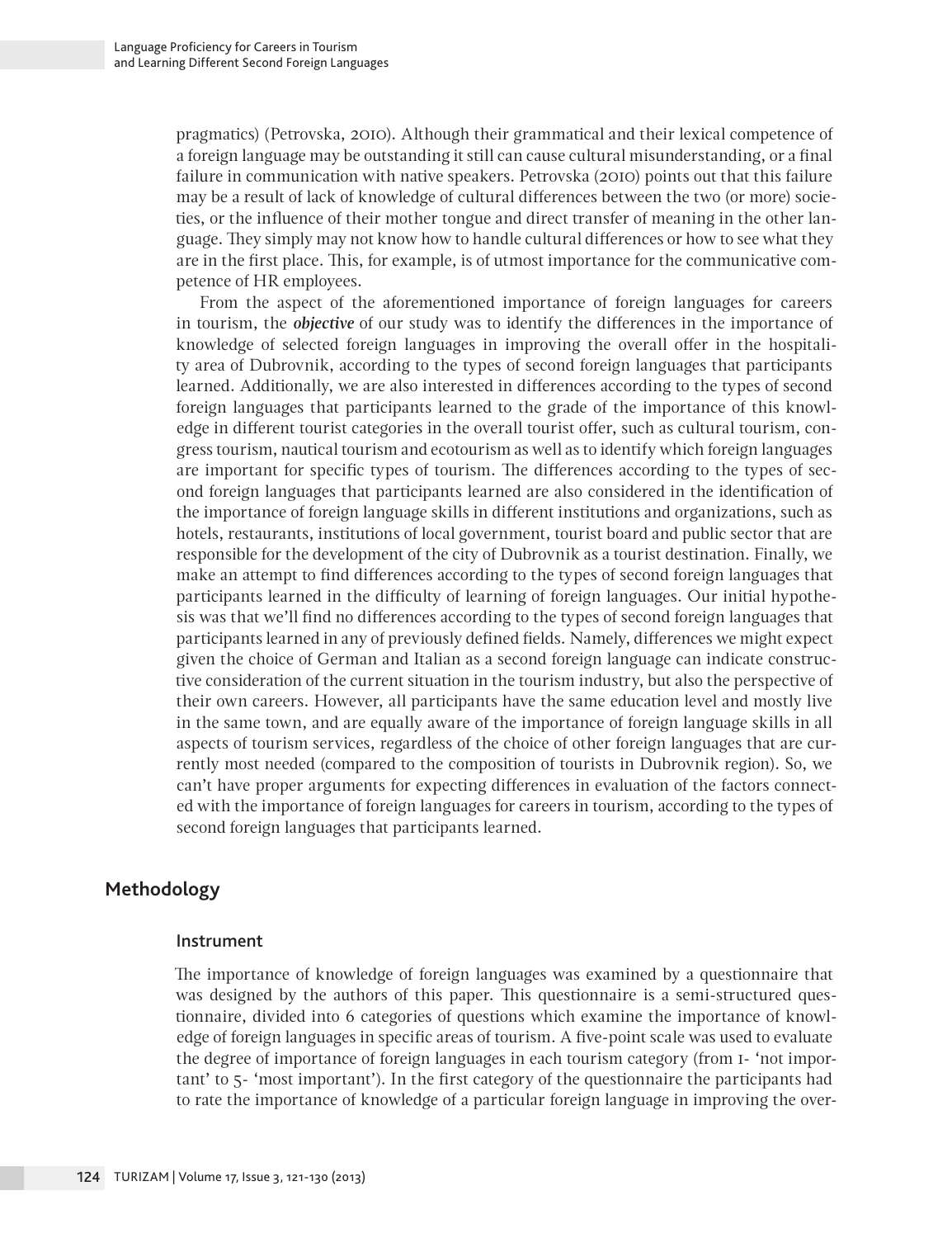all offer in hospitality services in Dubrovnik. In the second category the participants had to rate the degree of importance of four categories of tourism (cultural, congress, nautical and ecotourism) in the overall offer. In the third category the participants had to answer which foreign languages are important for specific types of tourism, and in the fourth category the participants had to rate the degree of importance of foreign languages in mass tourism and elite tourism. In the fifth category the participants had to rate the importance of knowledge of foreign languages in different institutions and organizations that are responsible for the development of the city of Dubrovnik as a tourist destination, i.e. in hotels, restaurants, coffee bars, institutions of local government and self-government, tourist board and public sector (medical institutions, public transportation, banks etc.) In the last category, participants were given a task to rank the languages according to the degree of difficulty (1- 'most difficult to learn', 2- 'difficult', 3- 'neither difficult nor easy',  $4$ - 'easy',  $5 -$  'easiest'). The questionnaire also provided some demographic data on the participants (gender, age, language learning degree, mother tongue, first (L1) and second (L2) foreign language.

#### **Participants**

A total of 107 participants that are currently attending the American College of Management and Technology in Dubrovnik participated in this survey. There were 58 male (54.2%) and 49 female (45.8%) participants. 46 of them (43%) were senior students, while 61 of them (57%) were students in their third year of study (junior students). It is important to mention that all participants are enrolled in *Hospitality and Service Management Program* (HSM). 89 participants (83.2%) were native speakers of Croatian, while 18 participants (16.8%) were native speakers of one of the following languages: Bosnian, English, Macedonian, Montenegrin, Albanian, Serbian, German, Norwegian and Italian. For 91 participants (85%) English was their first foreign language. 28 participants (26.2%) took German as their second foreign language while 40 participants took Italian (37.4%) as their second foreign language. 11 participants (10.3%) took French as their second foreign language, 22 participants (20.6%) took Spanish as their second foreign language, 5 participants learned English (4.7%) as their second foreign language, and for 1 participant (0.9%) Russian was his second foreign language. Most of our participants had already previously studied relative foreign languages: 38 participants (35.5%) stated that they had been studying their second foreign language for more than 6 years, 33 participants (30.8%) stated they had been studying their second foreign language for more than two years, while 16 of them (15%) stated that they had been studying their second foreign language for already more than 4 years. As to an answer to the question how many languages they speak, 52 participants (48.6%) declared to speak two foreign languages, 29 participants (27.1%) three foreign languages, while 12 of them (11.2%) declared to speak four foreign languages.

#### Data collection and analysis

All the data in this questionnaire were collected during regular classes at the American College of Management and Technology and its participants were not informed beforehand about the survey. The survey was anonymous, in order to provide sincere and honest answers to questions. Data analysis was performed using t-test for independent samples and Chi-square test and the data from the questionnaire were analyzed using statistical package *SPSS 11.0.*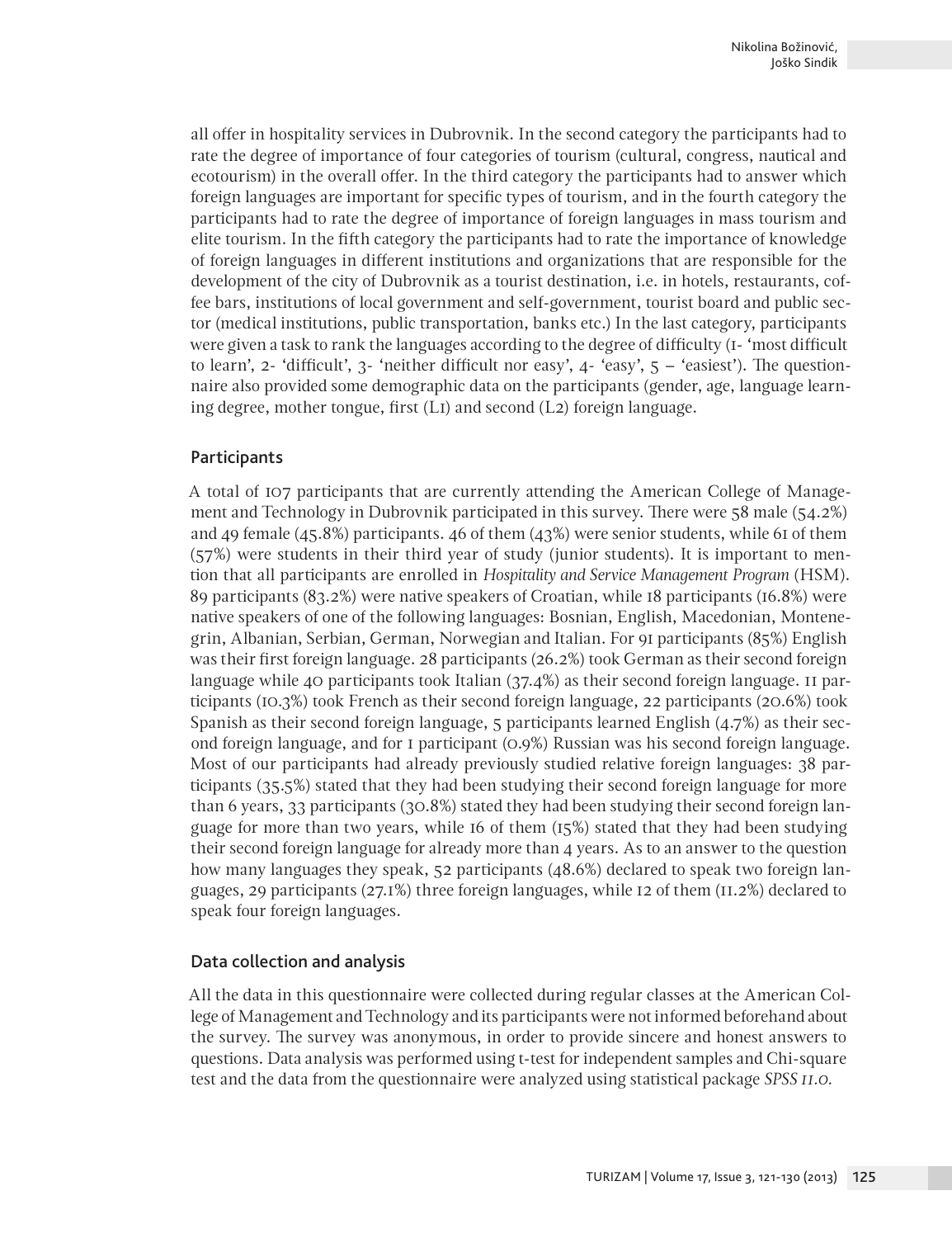# **Results and Discussion**

Differences according to the types of second foreign languages that participants learned in the importance of knowledge of foreign languages in the improvement of the overall offer in hospitality services in Dubrovnik, were analyzed. As shown in *Table 1*, we haven't found any statistically significant differences in the role of the most important foreign language in the hospitality area in Dubrovnik. All participants stated that English is the most important in the improvement of the overall offer in hospitality services.

**Table 1.** Differences in the importance of knowledge of foreign languages in the improvement of the overall offer in hospitality services according to the types of second foreign languages that participants learned

| Second foreign<br>language | t-test<br>$(df=105)$ | P    | M<br>German, Italian | $\sigma$<br>German, Italian | м<br>French, Spanish,<br>English, Russian | σ<br>French, Spanish,<br>English, Russian |
|----------------------------|----------------------|------|----------------------|-----------------------------|-------------------------------------------|-------------------------------------------|
| English                    | .156                 | > 20 | 4.85                 | .625                        | 4.83                                      | .526                                      |
| German                     | $-.479$              | > 20 | 3.66                 | 1.048                       | 3.75                                      | .856                                      |
| Italian                    | $-1.522$             | > 20 | 3.57                 | 1.078                       | 3.87                                      | .853                                      |
| French                     | $-.978$              | > 20 | 3.19                 | 1.096                       | 3.40                                      | 1.092                                     |
| Spanish                    | $-696$               | > 20 | 3.40                 | .970                        | 3.53                                      | .929                                      |
| Russian                    | $-.624$              | > 20 | 3.13                 | 1.115                       | 3.27                                      | 1.177                                     |

*Legend: M= Mean; σ= Standard Deviation*

As indicated in *Table 2*, there are no statistically significant differences according to the types of second foreign languages that participants learned in the importance of the types of tourism. However, for congress tourism we can observe non-significant trend of higher means in students that learn German and Italian as second languages. This fact confirms our initial hypothesis that English has become a global language. It is already a well-known fact that many millions of people in countries all over the world are learning English which more and more comes to be seen as a 'universal basic skill' or 'lingua franca'.

| Table 2. Differences in the importance of the types of tourism according to the types of second foreign languages that |  |
|------------------------------------------------------------------------------------------------------------------------|--|
| participants learned                                                                                                   |  |

| Second foreign<br>language | t-test<br>$(df=105)$ | p     | M<br>German, Italian | $\sigma$<br>German, Italian | French, Spanish,<br>English, Russian | French, Spanish,<br>English, Russian |
|----------------------------|----------------------|-------|----------------------|-----------------------------|--------------------------------------|--------------------------------------|
| Cultural tourism           | $-.493$              | > 20  | 1.15                 | .659                        | 1.22                                 | .761                                 |
| Congress tourism           | 1.700                | >0.05 | 1.11                 | .429                        | 1.00                                 | .000                                 |
| Nautical tourism           | $-317$               | > 20  | 1.34                 | .867                        | 1.40                                 | 1.077                                |
| Ecotourism                 | 1.101                | > 20  | 1.21                 | .750                        | 1.08                                 | .334                                 |

*Legend: M= Mean; σ= Standard Deviation*

There are no statistically significant differences according to the types of second foreign languages that participants learned in the importance of the knowledge different foreign languages for different types of tourism. However, for *ecotourism* we can observe non-significant trend of higher means in students that learn German and Italian as second languages (*Table 3*).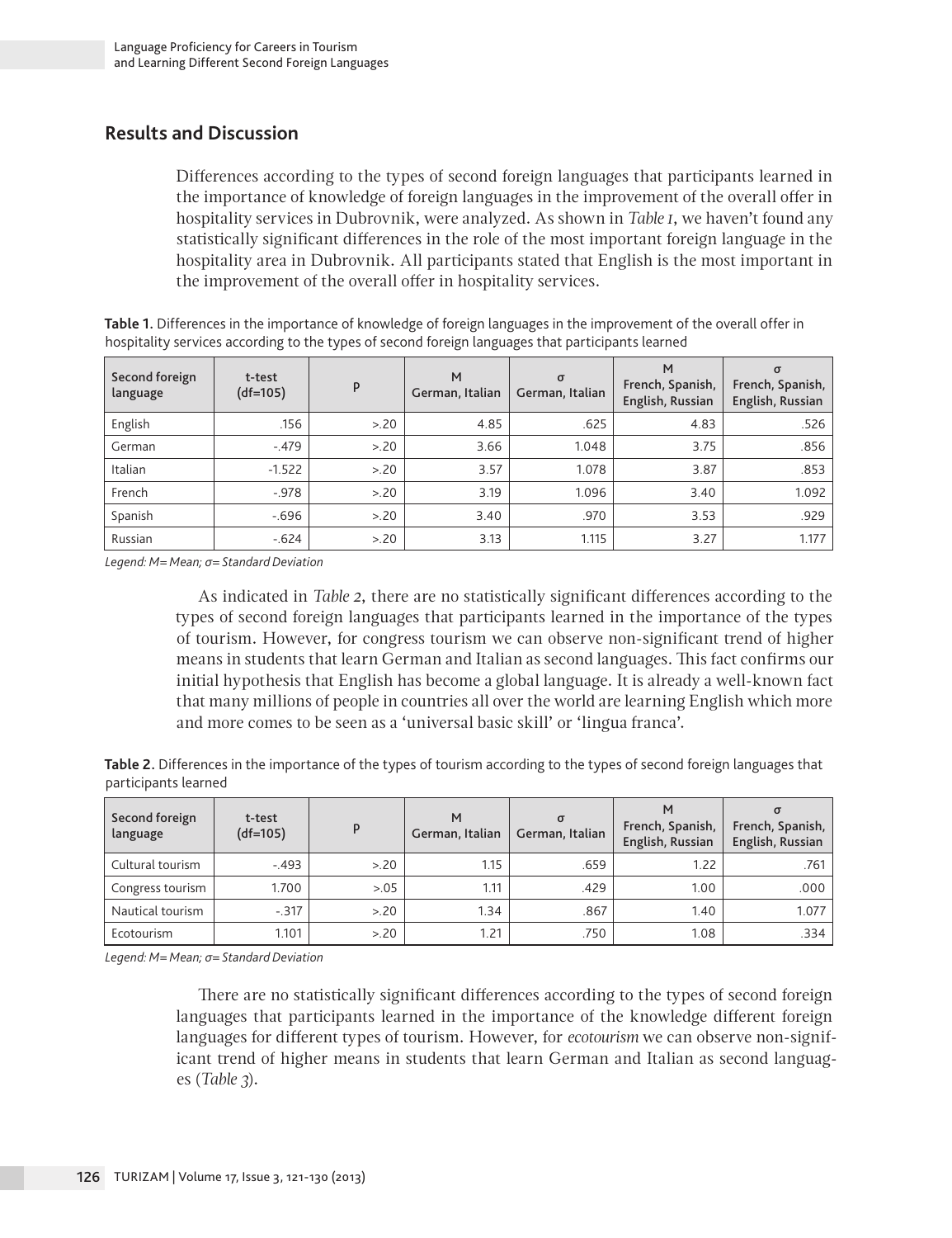| Second foreign language           | not important or<br>moderately<br>slightly important<br>important |                                              | very<br>important                             | most<br>important | Chi square |  |  |
|-----------------------------------|-------------------------------------------------------------------|----------------------------------------------|-----------------------------------------------|-------------------|------------|--|--|
|                                   |                                                                   | Important for development of culture tourism |                                               |                   |            |  |  |
| German, Italian                   |                                                                   | 6                                            | 14                                            | 47                | .915       |  |  |
| French, Spanish, English, Russian |                                                                   | 2                                            | 10                                            | 26                |            |  |  |
|                                   |                                                                   |                                              | Important for development of nautical tourism |                   |            |  |  |
| German, Italian                   | 6                                                                 | 19                                           | 25                                            | 18                | 2.286      |  |  |
| French, Spanish, English, Russian | 4                                                                 | 13                                           | 12                                            | 10                |            |  |  |
|                                   | Important for development of ecotourism                           |                                              |                                               |                   |            |  |  |
| German, Italian                   | 9                                                                 | 19                                           | 25                                            | 15                | 5.472      |  |  |
| French, Spanish, English, Russian | 7                                                                 | 14                                           | 9                                             | 9                 |            |  |  |
|                                   | Important for development of congress tourism                     |                                              |                                               |                   |            |  |  |
| German, Italian                   | 4                                                                 | 17                                           | 30                                            | 17                | .958       |  |  |
| French, Spanish, English, Russian |                                                                   | 9                                            | 18                                            | 11                |            |  |  |

**Table 3.** Differences in the importance of the knowledge different foreign languages for different types of tourism according to the types of second foreign languages that participants learned

*Note: all Chi-square tests are non-significant*

As indicated in *Table 4*, there are no statistically significant differences according to the types of second foreign languages that participants learned in the importance of the knowledge foreign languages in elite and mass tourism.

**Table 4.** Differences in the importance of the knowledge of foreign languages in elite and mass tourism according to the types of second foreign languages that participants learned

| Second foreign<br>language | t-test<br>$(df=105)$ |      | м<br>German, Italian | German, Italian | French, Spanish,<br>English, Russian | French, Spanish,<br>English, Russian |
|----------------------------|----------------------|------|----------------------|-----------------|--------------------------------------|--------------------------------------|
| Mass tourism               | $-1.079$             | >10  | 3.81                 | 1.329           | 4.07                                 | 1.087                                |
| Elite tourism              | $-982$               | > 20 | 4.70                 | .623            | 4.82                                 | .567 l                               |

*Legend: M= Mean; σ= Standard Deviation*

As indicated in *Table 5*, there are no statistically significant differences according to the types of second foreign languages that participants learned in the importance of the knowledge of foreign languages in different institutions and organizations.

**Table 5.** Differences in the importance of the knowledge of foreign languages in different institutions and organizations according to the types of second foreign languages that participants learned

| Second foreign<br>language                                 | t-test<br>$(df=105)$ | P    | M<br>German, Italian | $\sigma$<br>German, Italian | M<br>French, Spanish,<br>English, Russian | $\sigma$<br>French, Spanish,<br>English, Russian |
|------------------------------------------------------------|----------------------|------|----------------------|-----------------------------|-------------------------------------------|--------------------------------------------------|
| hotels, restaurants,<br>coffee bars                        | .523                 | > 20 | 4.71                 | .600                        | 4.64                                      | .628                                             |
| institutions of local<br>government and<br>self-government | $-1.028$             | > 20 | 3.94                 | .976                        | 4.13                                      | .864                                             |
| tourist board                                              | .660                 | > 20 | 4.66                 | .637                        | 4.56                                      | .788                                             |
| public sector                                              | $-0.114$             | > 20 | 4.16                 | .745                        | 4.18                                      | .790                                             |

*Legend: M= Mean; σ= Standard Deviation*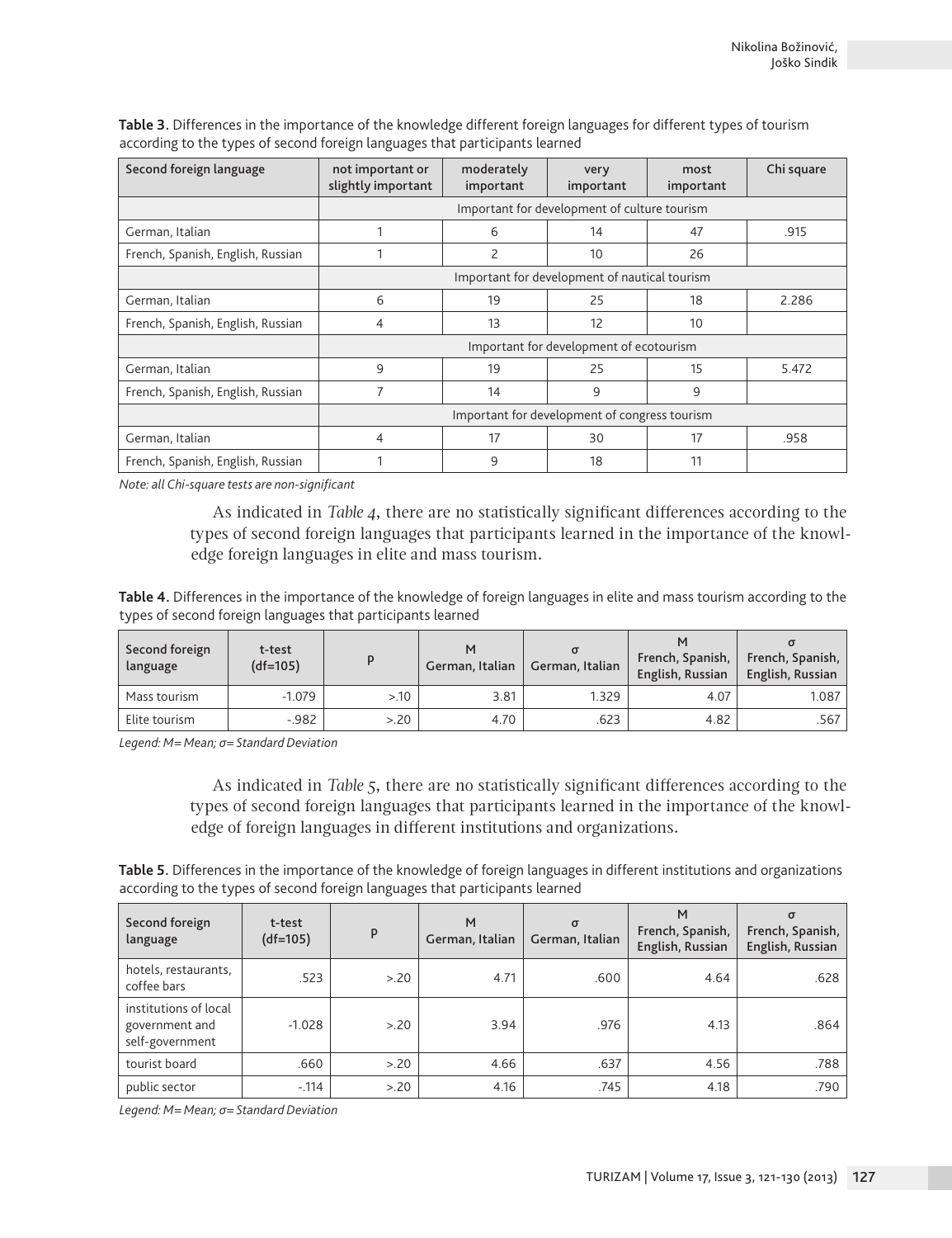There are no statistically significant differences according to the types of second foreign languages that participants learned in the importance of the knowledge of certain foreign languages in different services (tourist agency employees, receptionists, cooks, chambermaids, hotel managers and public sector employees, waiters, taxi drivers).

One of the aims of our study was also to determine differences according to the types of second foreign languages that participants learned in the degree of difficulty in learning various foreign languages. Our participants were asked to rank the following foreign languages: English, French, German, Spanish and Italian according to the given scale (from most difficult to learn to easiest to learn). Our research revealed that there are no any statistically significant differences in the difficulty of learning certain foreign languages, in any of *categories, according to the types of second foreign languages that participants learned (Table 6*).

**Table 6.** Differences in the difficulty of learning certain foreign languages according to the types of second foreign languages that participants learned

| Second foreign language           | English                       | German | Italian | French                        | Spanish | Russian | Chi square |
|-----------------------------------|-------------------------------|--------|---------|-------------------------------|---------|---------|------------|
|                                   | The hardest to learn language |        |         |                               |         |         |            |
| German, Italian                   |                               | 24     |         | 39                            |         |         | 3.729      |
| French, Spanish, English, Russian |                               | 20     |         | 16                            |         |         |            |
|                                   |                               |        |         | The easiest language to learn |         |         |            |
| German, Italian                   | 54                            |        | 8       |                               |         |         | 6.067      |
| French, Spanish, English, Russian | 25                            |        |         | 9                             |         |         |            |

*Note: all Chi-square tests are non-significant*

In general, the type of second foreign language that students learned doesn't appear to be an important factor for different aspects of working in the sector of tourism. These results can be observed from the point of view that the participants have the same education level and mostly live and study in the same town. Consequently, they are equally aware of the importance of foreign language skills in all aspects of tourism services, regardless of the choice of learning other foreign languages that are currently most needed in the Dubrovnik region. The best-fit conceptual framework for describing these results can be intercultural competence, or the ability of successful communication between members of different cultures, that we have mentioned in the Introduction chapter. Young people (especially highly educated, such as our participants are) are aware of the substantial need to recognize the existing differences and diversities of people living in European Union (Luka, 2007). As inherent part, learning a new language carries out the knowledge of other, through cultural values of the language (Ellis, 2005). Students that learn second foreign language simultaneously develop intercultural competence, through non-formal intercultural training and intercultural exchange of ideas. Reasoning in this direction, the authors of this paper are of the opinion that encouraging people to understand other languages and cultures will help to improve communication and understanding between them, while improving this understanding can be beneficial for the development of the tourism offer and promotion. However, as Lasagabaster (2008) points out, one of the most important issues in many European education systems is an attempt to ensure that children start learning second (and more) foreign language(s) at an early age, when language acquisition takes place naturally and effortlessly (Ellis, 2005). But raising awareness of such initiatives has to be widespread in the whole population, not only on those families and individuals with academic ambitions, or with direct interest in tourism sector.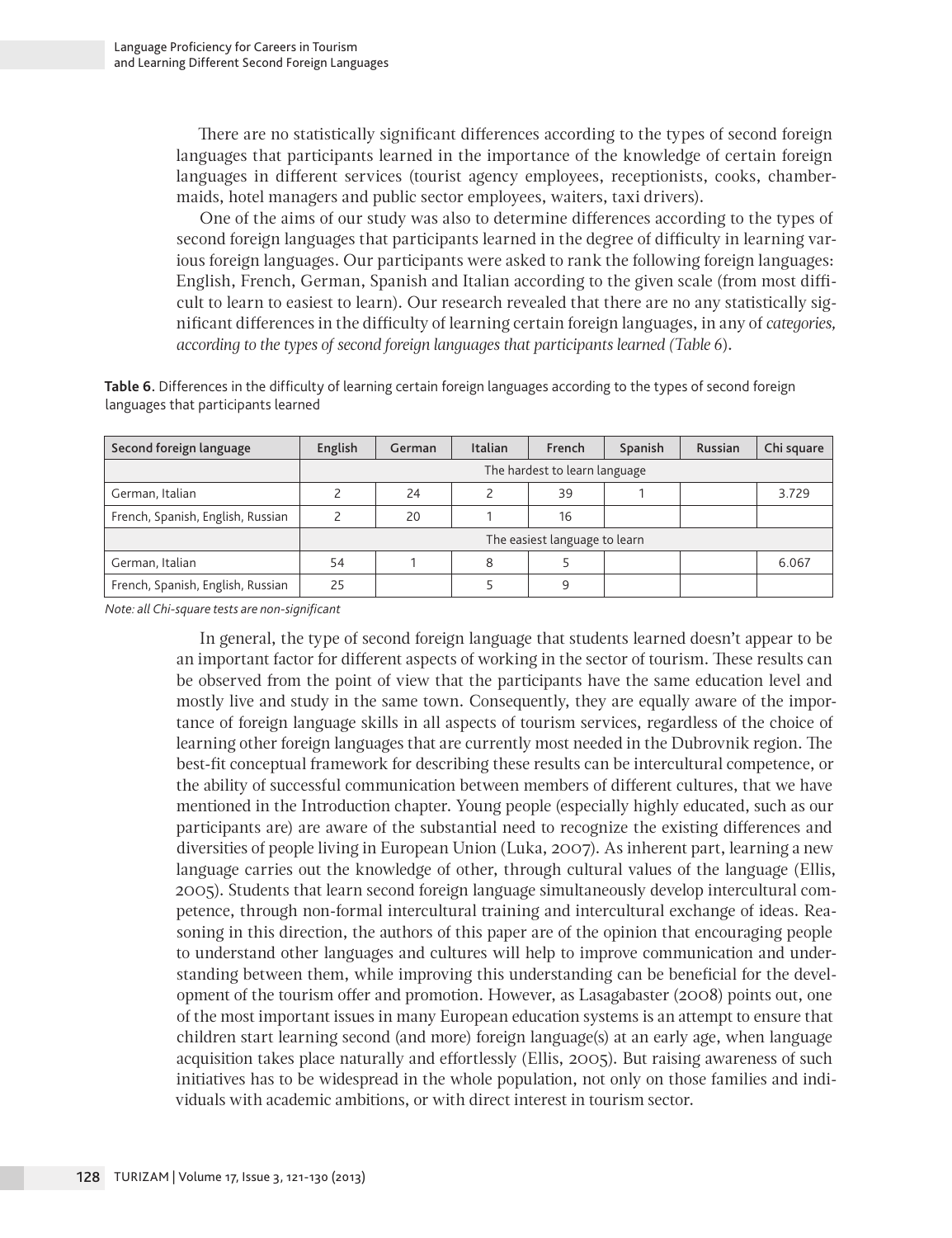The main shortcoming of the research is relatively small and specific (non-representative for general population) sample of participants (students of ACMT in Dubrovnik). However, the same sample of participants can be considered as an advantage of this research: specifically educated population can better reflect some real important aspects in tourism management. This survey has indicated that foreign language proficiency is very important, so our main finding can be considered as a trend that all the students perceive foreign language proficiency as important in tourism business in general. However, in the improvement of the overall offer in the hospitality area in Dubrovnik and the authors of this article strongly recommend learning of other foreign languages beside English.

## **Conclusion**

The main finding in this research is the argument that students from the American College of Management and Technology in Dubrovnik consistently consider knowledge of foreign languages in general important for working in tourism. The type of second foreign language that participants learned in this study is not revealed as an important factor in any of hospitality services, institutions or types of tourism. There are no perceived difficulties in learning different foreign languages. These facts have supported our initial hypothesis. In other words, the homogeneity of the participants on their education level and their place of study could diminish possible differences in the type of second foreign language that participants have learned. The results obtained could help in raising the awareness of the importance of the role of learning and teaching foreign languages in general, but especially for tourism purposes. Of course, a potential consequence is the possibility of developing and promoting tourism in Dubrovnik and Croatia in general. The authors suggest that it would be beneficial to investigate the importance of knowledge of different other foreign languages in various professions in tourism, with different achieved levels of education. Aimed education of other foreign languages can be planned as the intervention project in some (for example Dubrovnik) area, while the effects of such interventions are just some of the aspects that could be studied in future research.

#### **References**

- Bagarić, V. and Mihaljević Djigunović, J. (2007). Defining communicative competence, *Metodika*, 8 (1), 84-93.
- Common European Framework of Reference for Languages: Learning, Teaching, Assessment. (2001). Council of Europe. Cambridge University Press.
- Dörnyei, Z. (2005). *The Psychology of the Language Learner. Individual differences in Second Language Acquisition*. London: Lawrence Erlbaum Associates, Inc.

Ellis, R. (1986). *Understanding Second Language Acquisition*. Oxford: Oxford University Press.

- Fernandez, S. (2008). Teaching and Learning Languages Other than English (LOTE) in Victorian Schools, http://www.eduweb.vic.gov.au/edulibrary/public/publ/research/ publ/language-learning-report.pdf [Accessed the 27th of April 2011, 10:22]
- Lasagabaster, D. (2008). Foreign Language Competence in Content and Language Integrated Courses, *The Open Applied Linguistics Journal*, 1, 31-42.